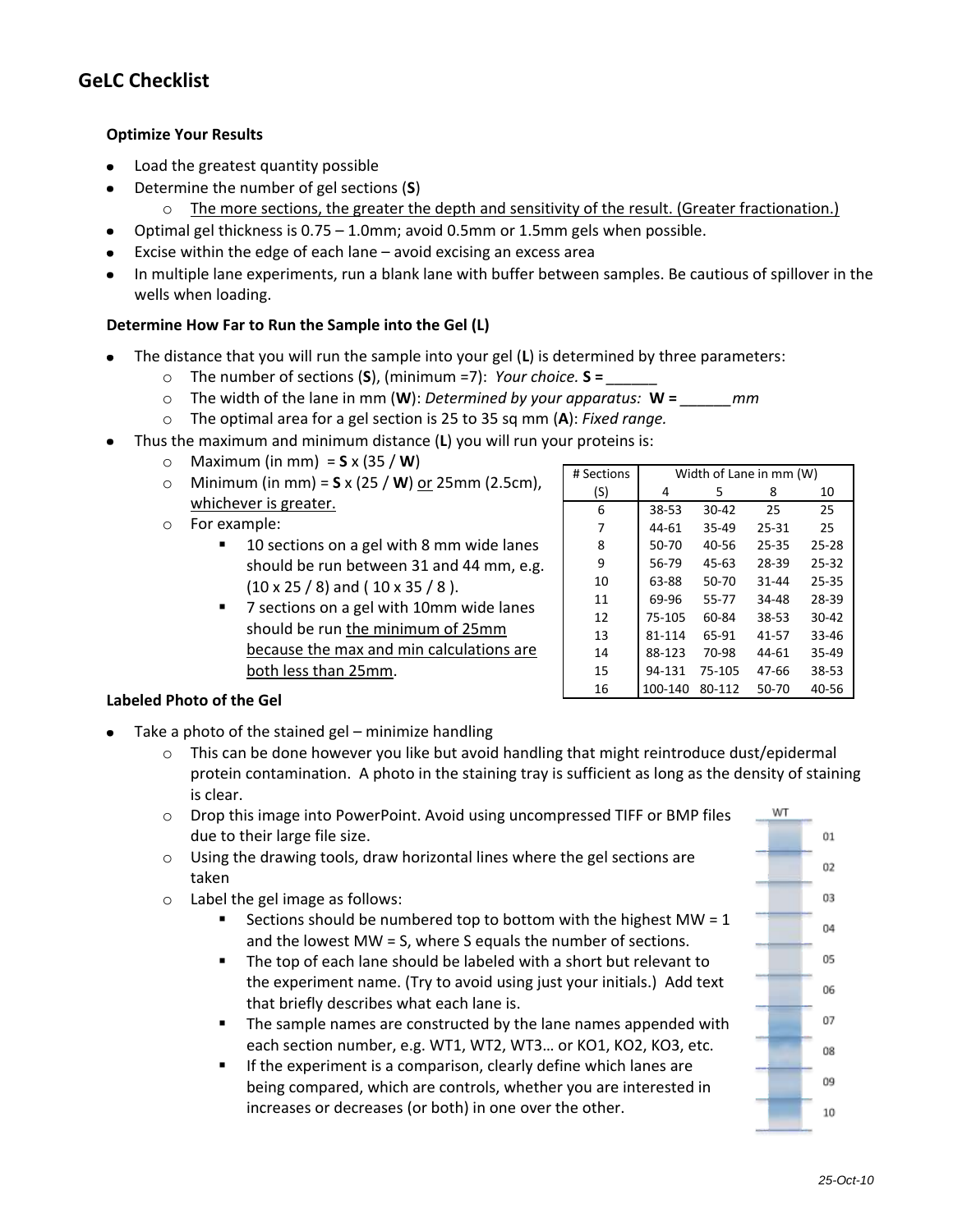#### **Delivery**

- The labels on the gel image, on the tubes and on the forms must agree.  $\bullet$
- Labeled image should be emailed as a PowerPoint or PDF at the same time as the sample shipment or the  $\bullet$ queuing of the samples will be delayed.
- Forms should accompany the samples, one form per tube; please do not email sample submission forms.